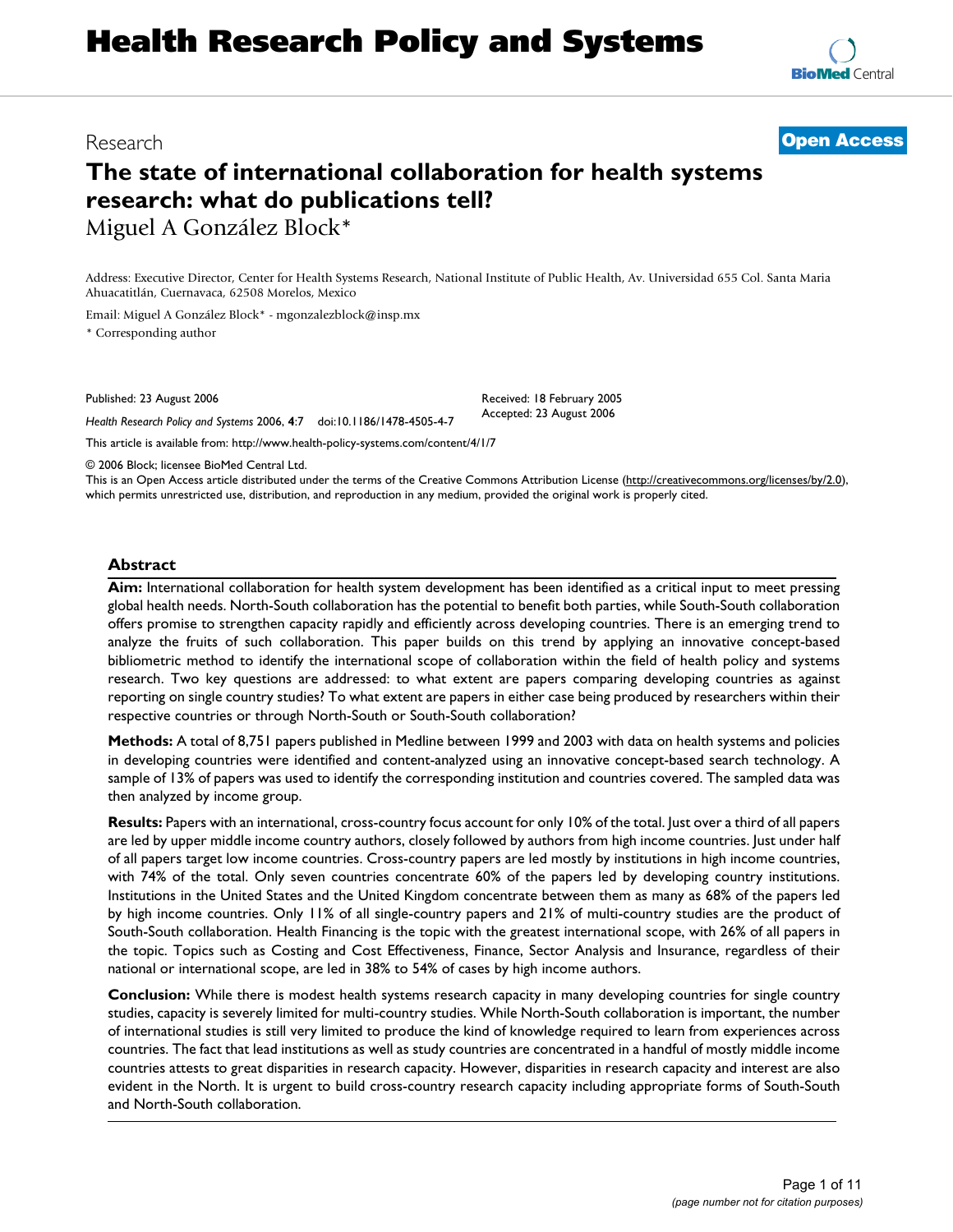Health Care Facilities, Manpower, and Services [N02]

 Health Manpower [N02.350] Health Personnel [N02.360] + Health Promotion [N02.370] + Health Services [N02.421] +

Health Care Economics and Organizations [N03] Health Services Administration [N04] Health Care Quality, Access, and Evaluation [N05]

### **Figure 1**

Medline MeSH Terms Used for the Primary Selection.

## **Background**

Collaboration for health research between developed (North) and developing (South) countries holds the potential of generating knowledge and strengthening the capacity of all parties concerned. Most North-South collaboration has been driven by developed countries and purports to benefit partners in the South [1]. However, collaborative health services research conducted in developing countries has led to significant practical and philosophical influences for health systems in the developed world [2,3]. Cross-country analysis including North and South countries has been promoted as a means of benchmarking the performance of health systems internationally, identifying limitations in specific functions and spurring improvements [4]. Comparative health systems research can also be a tool for shared learning from health sector reforms [5]. International research is a means to learn across countries and to transfer and scale-up successful interventions. The ethical dilemmas in North-South collaboration have been explored [6,7] and the best ways of approaching such collaboration have also been assessed.

International health systems research is today more necessary than ever. Global funding agencies and initiatives for disease control such as the Global Fund for AIDS, TB and Malaria and the Presidential Initiative PEPFAR are exerting increasing influence on health system strengthening and important questions are being asked as to their impact at country level [8]. Comparative and international health systems research in developing countries can be an important tool to steer such global efforts. Strategic health systems research that aims both to solve problems and to generate knowledge of international significance can benefit from research designs involving multiple countries. Importantly, strategic research capacity should exist within developing countries to ensure that high priority problems are addressed and that recommendations are taken up in a timely manner [8,9].

Yet, with few exceptions [10], no research has been undertaken to identify the situation of international, comparative health systems research. Two key questions are addressed: to what extent is the literature on health systems focusing on multiple country experiences as against reporting on single country studies? To what extent are papers in either case being produced by researchers within their respective countries or through North-South or South-South collaboration? These questions are addressed through analyzing the inter-relation of three dimensions. The first is the geographical scope of health systems papers by looking at whether they report on single or multiple countries. Multiple-country papers are in themselves evidence of international collaboration. The second dimension concerns the leadership of the studies, whether it is provided by foreign author to the study country, or in the case of multiple country papers, by an author foreign to all countries. The third dimension is the level of development of the countries studied as measured by per capita income. Through this dimension North-South or South-South collaboration can be identified. In the case of South-South collaboration, looking at the level of development allows to assess the collaboration of upper middle income, lower middle income or low income country institutions.

## **Bibliometric methods**

The study was undertaken using as the starting point Medline, a database of scientific publications in the health and medical fields published since 1991 through PubMed by the National Library of Medicine. Medline was accessed in three steps. The fist involved an advanced search in PubMed for journal articles (excluding letters, editorials and other kinds of citations) indexed by the National Library of Medicine experts under the major subject headings (MeSH) shown in figure 1. Citations were retrieved yearly from 1991 up to 2003 and for three income regions: Upper Middle Income (UMI), Lower Middle Income (LMI) and Low Income (LI). Income regions were identified by using the annual per capita income classification of the World Bank whereby LI regions have an annual per capita income of US\$ 755 or less, LMIs between \$756 and \$2,995, and UMIs between \$2,996 and \$9,265.

In the second step citations where HPSR appeared as a secondary and minor topic were discarded and relevant papers were classified according to specific health systems research topics. For this step a modified version of the Evidence Base of the Alliance for Health Policy and Systems Research was used [http://www.alliance-hpsr.org.](http://www.alliance-hpsr.org) The search engine powered by Collexis classified papers through analyzing the concepts in the abstract to produce an individualized fingerprint. Fingerprints consist of a mathematical algorithm describing the relation of con-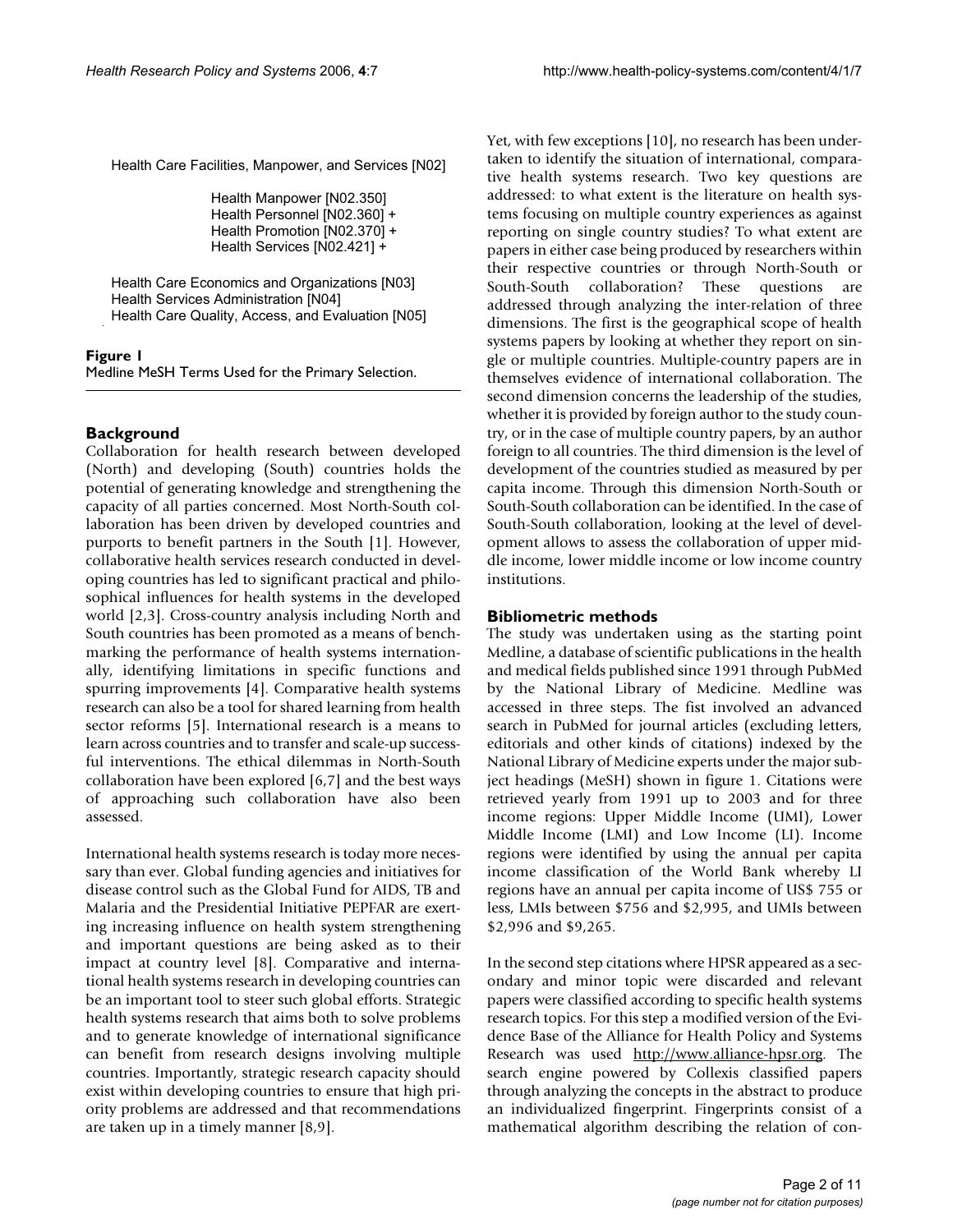

Figure 2 Health systems papers for developing countries, by topic.

cepts in the text according to frequency, proximity and concept interrelations. The set of concepts for the analysis is that of the thesaurus of the National Library of Medicine (MeSH).

The fingerprints for each paper were matched against the topic fingerprints developed for the field of health systems research, as follows:

1. A total of 19 health systems research topics were identified by analyzing 321 research projects undertaken by developing country researchers between 1999 and 2001 and reported to the Alliance-HPSR (Figure 2). These projects were being undertaken by 108 institutions in 39 countries and provided a good picture of developing country interests [8]. Topics were identified by focusing on the main health system functions that were the subject of inquiry [11]. Health system functions were identified at different scales of systems and by allowing cross-cutting themes. For example, a major topic "Finance" was identified, but also a minor topic "Insurance" that is conceptually a part of finance. The main criterion used to consider topics separately was that they should contain at least 2% of the total projects and that the sub-function in question was the main subject of research. Cross cutting themes such as "Community participation" included other functions or sub-functions, such as community finance and information systems, all subsumed under a different yet more prominent function within the research project.

2. A conceptual fingerprint was created for each of the 19 topics by submitting the glossary terms to the Collexis engine.

3. The topic fingerprints were then used to discard nonrelevant citations and to classify the remainder. At this stage, topic fingerprints were refined through an iterative process by adding concepts found in fingerprints of highly relevant articles but absent in the topic fingerprint. This ensured that topic fingerprints captured in the end the highest number of articles with the highest relevance scores.

4. Citations were ranked according to relevance to the topic in a scale of 1% to 100%. Relevant articles were deemed to be those above 10%, as suggested by inspection of a sample of abstracts.

Table 1 shows the citations obtained at different steps in the analysis of Medline. Citations containing at least one MeSH term in the health systems research field total 87,300 for developing countries in the period 1991–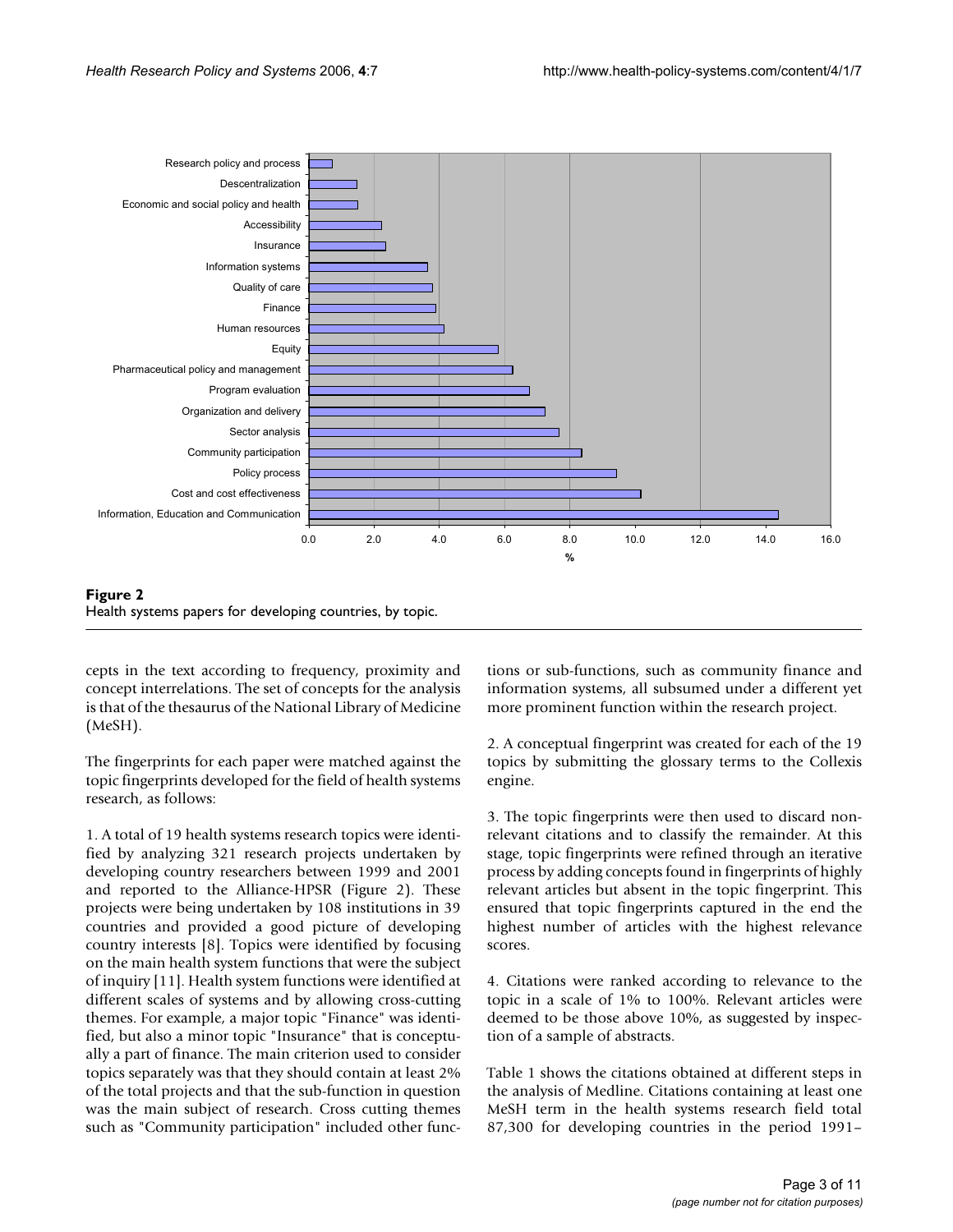|                                             | <b>RELEVANCE*</b> | <b>COUNTRY FOR WHICH RESEARCH WAS UNDERTAKEN, BY</b><br><b>INCOME REGION</b> |                              |                       |                                             |  |  |  |  |  |
|---------------------------------------------|-------------------|------------------------------------------------------------------------------|------------------------------|-----------------------|---------------------------------------------|--|--|--|--|--|
|                                             |                   | Low (LI)                                                                     | <b>Lower Medium</b><br>(LMI) | Upper Medium<br>(UMI) | <b>TOTAL Developing</b><br><b>Countries</b> |  |  |  |  |  |
| <b>Pre-selected citations (MeSH PubMed)</b> | $0 - 100%$        | 36.794                                                                       | 24.629                       | 25,894                | 87.317                                      |  |  |  |  |  |
| Topic specific, relevant citations **       | $11\% - 100\%$    | 8.039                                                                        | 2.467                        | 5.729                 | 16,235                                      |  |  |  |  |  |
| Unique relevant citations                   | $11\% - 100\%$    | 7.762                                                                        | 2.424                        | 5.566                 | 15,671                                      |  |  |  |  |  |

**Table 1: Citations and hits obtained with different bibliometric procedures, Medline, 1991–2003.**

\*As classified by the Collexis search engine. Relevance above 11% is considered acceptable for the purposes of this study.

 $**$  Topic specific hits could overlap across topics. The following row eliminates such duplications.

2003) Of these, 9,066 or 10.4% were deemed to be relevant using the Alliance/Collexis search engine and could be classified with a fair degree of certainty within the various health systems research topics. Relevance was assessed statistically by the search engine as above 10%. The quality of selection was assessed through content analysis a selection of abstracts within each topic. Out of all papers selected, a total of 3.5% were classified in two or more topics. Once these repetitions were eliminated, a total of 8,751 papers were counted as published within health policy and systems between 1991 and 2003.

The concept of "Lead author" was operationalized by assuming that the author with greatest influence in the publication corresponded with the named person under the corresponding institution in the AD field in Medline. The countries studied in the paper were identified through

| Table 2: Health policy and systems research papers by topic, and |  |
|------------------------------------------------------------------|--|
| percentage included in the sample, Medline 1999–2003.            |  |

| <b>TOPIC</b>                             | In Universe Sampled |              |       |
|------------------------------------------|---------------------|--------------|-------|
|                                          |                     | ℅            | No.   |
| Accessibility                            | 365                 | п            | 41    |
| Community participation                  | 1,359               | 6            | 76    |
| Cost and cost effectiveness              | 1,653               | 6            | 92    |
| Decentralization                         | 242                 | 22           | 54    |
| Economic and social policy and health    | 244                 | $22-$        | 54    |
| Equity                                   | 944                 | 6            | 53    |
| Finance                                  | 632                 | $\mathsf{L}$ | 71    |
| Human resources                          | 675                 | п            | 75    |
| Information systems                      | 593                 | п            | 66    |
| Information, Education and Communication | 2,339               | 6            | 131   |
| Insurance                                | 385                 | п            | 43    |
| Organization and delivery                | 1,178               | 6            | 66    |
| Pharmaceutical policy and management     | 1,015               | 6            | 57    |
| Policy process                           | 1,533               | 6            | 86    |
| Program evaluation                       | 1,098               | 6            | 61    |
| Quality of care                          | 616                 | п            | 69    |
| Research Policy and process              | 118                 | 34           | 40    |
| Sector analysis                          | 246. ا              | 6            | 70    |
| <b>TOTAL</b>                             | 16,235              | 7            | 1,203 |

Medline's MH field. The geographic scope of papers (single vs. multiple countries) and the income group of the countries studied and of the corresponding author were identified through quantifying the number of countries studied in each paper and through classifying them by income group. These variables were observed for a sample of papers within each of the 19 topics to enable inferences at this level. Given the exploratory nature of the study, a convenience sample of 10% of total papers was undertaken. In order to analyze proportions at the level of each topic oversampling at this level was allowed to obtain at least 40 citations per topic. This oversampling led to 242 additional papers, accounting for 24% of the total. In all, 13% of citations were sampled (Table 2). No significant changes were observed due to oversampling in the main variables at the aggregate level.

## **Study limitations**

Only 69% of papers included the corresponding author's institutional data in the AD field, limiting the sample for this variable from 1,203 to 828 cases or 9% of the universe. Missing AD field data was more frequent for publications reporting on data for low income countries, represented in 46% of the total sample and in 39% of the citations with AD field data available. This drop is of consideration as the proportion of publications for low income countries in the universe amounts to 50%. This sampling and missing data bias implies that comparisons across income groups should be interpreted with caution.

While Medline is a very extensive database, it has well known limitations. Articles written in English account for 92% of the total while those in French and German for 2% each, Spanish for 1% and other languages for the remaining 3%. Furthermore, many journals published in developing countries and mostly of national circulation are not included. Medline also leaves out research published as internal reports or in the "grey" literature. However, the analysis of Medline is of value in itself as it reflects the knowledge that is widely available for shared learning internationally, whatever its limitations. Future studies of this type should analyze publications at the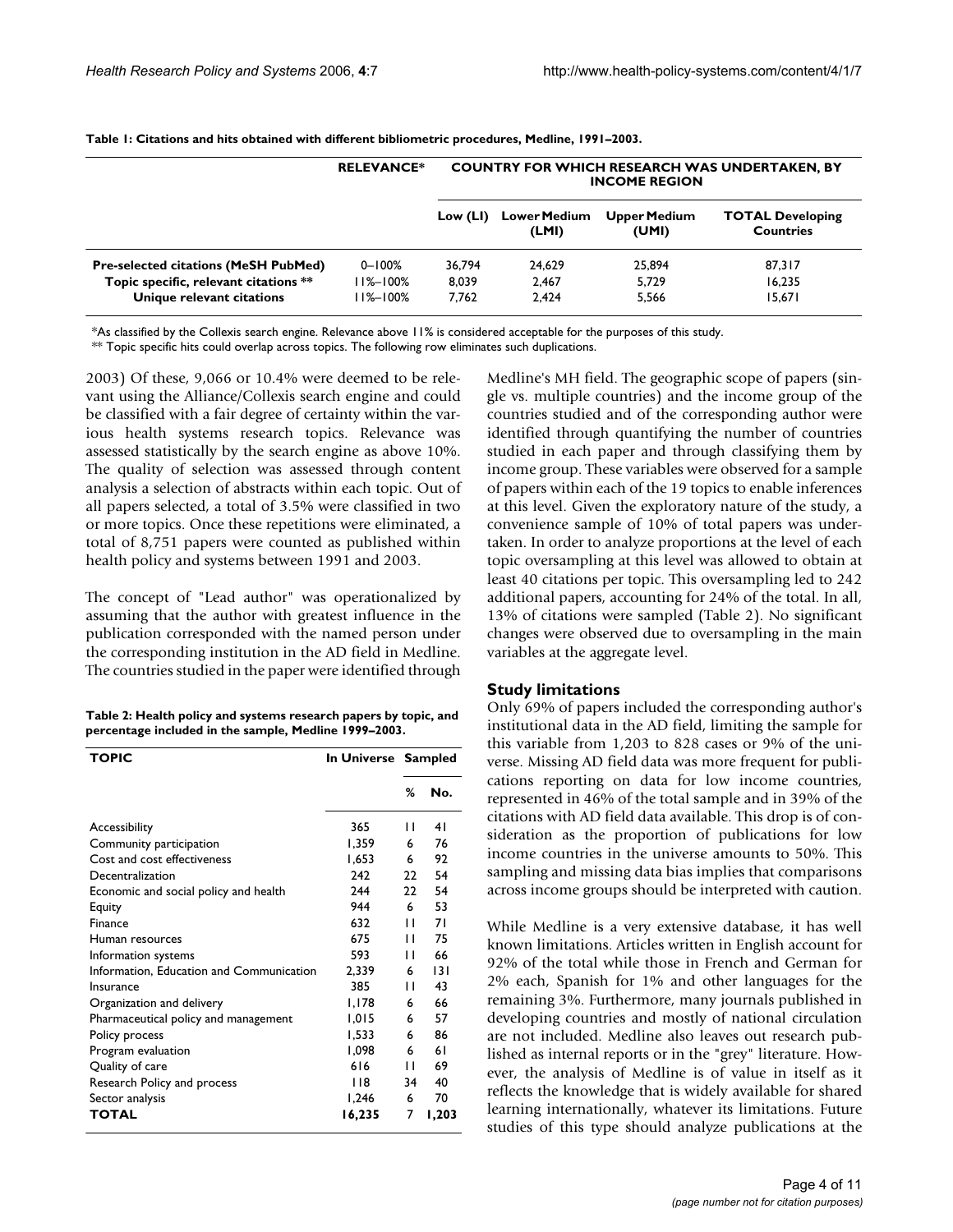|                                       | <b>Medline for Developing Countries, 1991-2003</b> |                 |     |     |                                            |     |     |            |            |                |              |              |
|---------------------------------------|----------------------------------------------------|-----------------|-----|-----|--------------------------------------------|-----|-----|------------|------------|----------------|--------------|--------------|
|                                       |                                                    |                 |     |     | <b>Lead Research Institution by Region</b> |     |     |            |            |                |              |              |
| <b>Country(ies) Studied by Region</b> |                                                    | нı              |     | Int | ш                                          |     |     | <b>LMI</b> | <b>UMI</b> |                | <b>TOTAL</b> |              |
|                                       | No.                                                | %               | No. | %   | No.                                        | %   | No. | %          | No.        | %              | No.          | %            |
| ы                                     | 127                                                | 49              | 18  | 69  | 164                                        | 99  |     |            |            | 2              | 316          | 38           |
| LM                                    | 50                                                 | $\overline{19}$ | 3   | 2   |                                            |     | 93  | 96         |            | 0              | 146          | 18           |
| <b>UMI</b>                            | 74                                                 | 29              | 5.  | 19  |                                            |     |     |            | 267        | 95             | 348          | 42           |
| <b>Mixed</b>                          | 6                                                  | $\mathbf{2}$    |     |     |                                            |     | 4   | 4          | 7          | $\overline{2}$ | 18           | $\mathbf{2}$ |
| <b>TOTAL</b>                          | 257                                                | 100             | 26  | 100 | 166                                        | 100 | 97  | 100        | 282        | 100            | 828          | 100          |
|                                       |                                                    | 31              |     | 3   |                                            | 20  |     | 12         |            | 34             |              | 100          |

**Table 3: Coverage of papers in health policy and systems according to the income region of the corresponding author's institution.**

country level to include the full range of literature that can influence research as well as policy and systems development.

The corresponding author in the AD field is assumed to be the lead author. However, it may well be the case that several authors play a lead role, a fact that will not be reflected in the corresponding author. Furthermore, no consideration is taken here of the nationality of authors as this information is not available in Medline. As a result, no consideration is made of the participation of multiple authors that could be representing the different countries under study. The search was conducted to detect only papers with named developing countries in the MH field. Papers based on multiple country data not classified under a particular country will have been omitted.

## **Findings**

Out of a total of 828 sampled papers analyzed, 744, (90%) make reference to single developing countries and 84 (10%) make reference to multiple countries. Papers led by authors from UMI and HI countries are most frequent, with 34% and 31% of the total, respectively (bottom row in Table 3). Lead authors account for 20% and 12% of total papers in the case of LI and LMI countries, respectively. International agencies author only 3% of papers. Considering authors from HI countries and international agencies together, they account for just over one third of total papers. Looking now at the distribution of papers by the income region of the country or countries studied (last column in Table 3), those for UMI countries account for the majority, with 42%, followed by those studying LI countries, with 38% and those for LM countries with 18%. Papers including results from countries in different income regions account for 2% of the total. The disparity between papers for LI countries and the proportion of corresponding authors from this same region is quite noticeable, with 38% of papers in the literature but only 20% of corresponding authors.

Looking now in more detail at Table 3, in the case of papers led by authors from HI countries, just under half or 49%, targeted LI countries while 29% targeted UMI countries and the remaining 19% LMI countries. International agencies focus more on LI countries, with 69% of papers led by authors from these agencies. Papers led by authors from all developing country regions focus almost exclusively on their own region (and country, as will be seen below), with between 95% and 99% of cases.

How is the authorship of single vs. multiple country papers distributed across regions? In the case of single country papers, UMI lead authors account for the most, with 37% of the total, followed about equally by HI and LI authors and then by LMI authors (bottom row of Table 4). In the case of multiple country papers (bottom row of Table 5), HI lead authors account for 74% of total, authors from international agencies for 5%, while developing country authors account for the remaining 21%, with UMI authors accounting for half of these.

To what extent are papers the fruit of foreign collaboration or leadership? This can be answered by analyzing whether the lead author's institution is foreign to the country or countries studied. In the case of multiple country studies led by HI authors, it is relevant to ask whether their country is included or not in the study.

The frequency of papers involving foreign collaboration is 34% in the case of single country studies (last column in Table 4) and 43% in the case of multi-country studies (last column in table 7). Who is leading this collaboration? In the case of single country papers, foreign collaboration came mostly from HI countries, with 77% of the total (second to last row in table 6). International agency authors led 9% of collaborations while developing country authors led the remaining 15%. In the case of multiple country papers, 83% of foreign collaboration came from HI authors, 11% came from international agency authors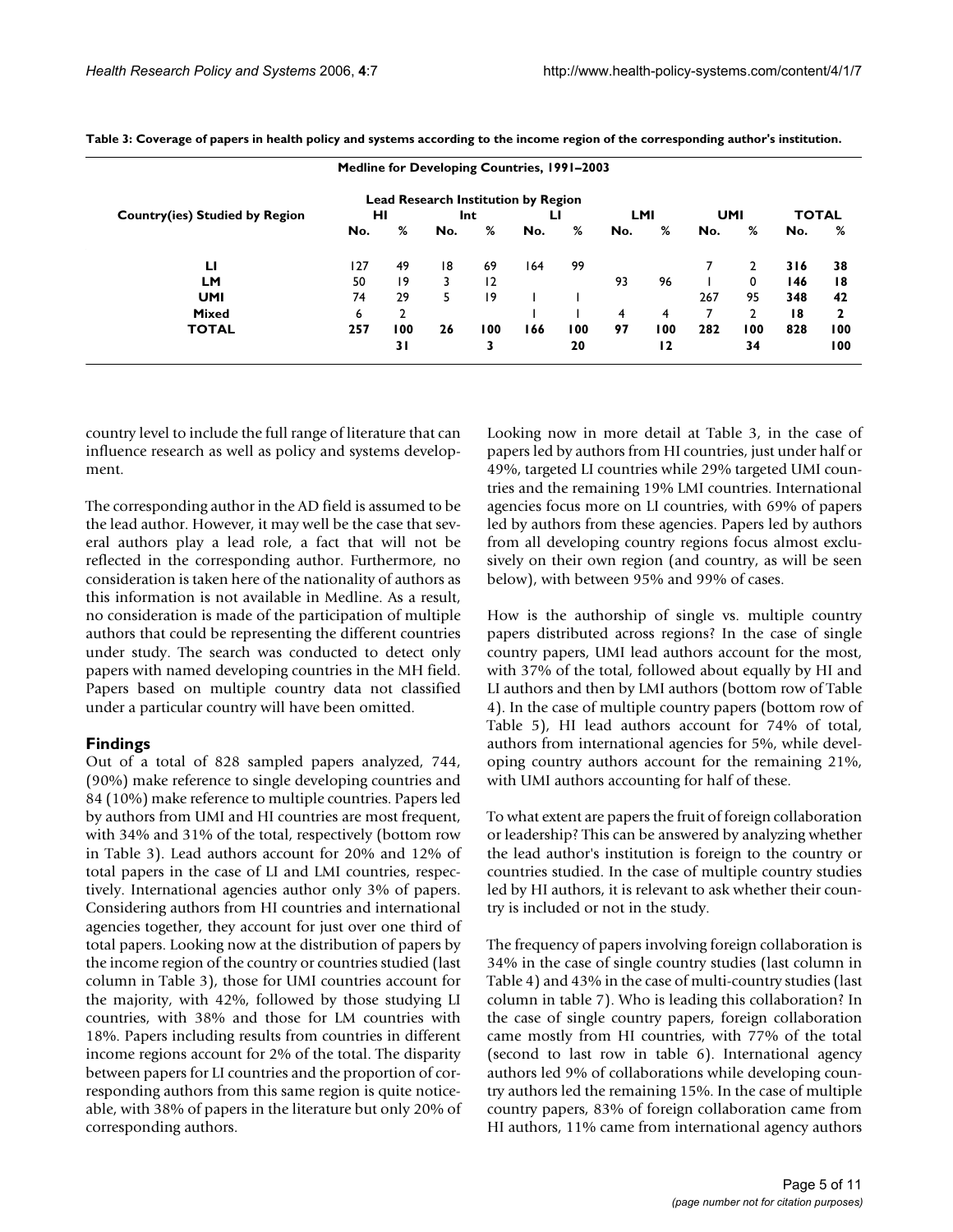**Medline for Developing Countries, 1991–2003 Country of research institution, by region Lead author's institution Country studied, by region HI Int. LI LMI UMI TOTAL No. % No. % No. % No. % No. % No. % Is from country studied LI 153** 21 **LM** - - - - 90 98 **89** 12 **66 UMI** - - - - 247 90 **248** 33 **Is foreign to country studied LI** 99 51 14 64 9 6 6 2 **128** 17 **LM** 43 22 3 14 2 2 1 0 **49** 7 **34 UMI** 53 27 5 23 19 7 **77** 10 **Subtotal** 195 100 22 100 162 100 92 100 273 100 744 100 100 **26 3 22 12 37 100**

**Table 4: Country coverage of single-country papers in health systems according to the nationality and income region of the corresponding author's institution.**

and only 6% from UMI authors. No multi-country papers led by LI or LMI were reported. Analyzing further the collaboration by HI authors in multi-country papers, it can be seen that in 52% of cases the author's institution was included. In these cases, an important reason to engage in multi-country work may have been to derive lessons for the HI country in question. In the remainder 48% of cases HI support may have been more directly related to support developing countries.

Regardless of the origin of expertise, a large proportion of publications demonstrate some form of international collaboration or interest. This is evidently the case of papers with a clear cross-country scope. However, international collaboration is also shown by single country papers with a foreign lead author, accounting for 41% of total papers. Papers led by authors from foreign institutions, whether single or multi-country, account for 35% of the total. However, international expertise for multi-country studies is heavily concentrated in HI countries and international agencies, where 79% of papers are lead authored.

What is the range of countries studied in multi-country papers? (Table 6). Out of all papers, as already stated, 90% are single-country studies. Of the remaining 10%, they are mostly two-country studies, with 7% of the total, while the remaining 3% include more than two. The one study sampled with most countries included 5. Most multicountry papers were lead by authors from HI countries and from international agencies.

What is the country distribution of papers? A total of 80 countries have institutions in the lead author position, of which 59 are in developing countries and 21 in high income countries (Table 7). There is a heavy concentration in a handful of countries. Only seven countries:

**Table 5: Countries covered by multiple-country health policy and systems papers, according to the nationality and income region of the lead author's institution.**

|                                            | <b>Medline for Developing Countries, 1991-2003</b> |              |                |                |                          |     |     |            |     |            |              |         |      |     |
|--------------------------------------------|----------------------------------------------------|--------------|----------------|----------------|--------------------------|-----|-----|------------|-----|------------|--------------|---------|------|-----|
| Country of research institution, by region |                                                    |              |                |                |                          |     |     |            |     |            |              |         |      |     |
| Lead author's institution                  | <b>Countries</b><br>studied, by region             | нı           |                | Int.           |                          | п   |     | <b>LMI</b> |     | <b>UMI</b> |              | Total   |      |     |
|                                            |                                                    | No.          | %              | No.            | %                        | No. | %   | No.        | %   | No.        | %            | No.     | %    |     |
| Is from one of study countries             | ы                                                  | $\mathbf{H}$ | 18             | ٠              | $\overline{\phantom{0}}$ | 2   | 50  |            |     |            |              | 13      | 15.5 |     |
|                                            | <b>LM</b>                                          | 3            | 5              | $\blacksquare$ | $\overline{\phantom{a}}$ |     |     |            | 20  |            |              | 4       | 4.8  |     |
|                                            | <b>UMI</b>                                         | 17           | 27             | $\blacksquare$ | $\blacksquare$           |     | 25  |            |     |            | $\mathbf{H}$ | 19      | 22.6 | -57 |
|                                            | <b>Several regions</b>                             |              | $\overline{2}$ | $\blacksquare$ | $\blacksquare$           |     | 25  | 4          | 80  | 6          | 67           | $12 \,$ | 14.3 |     |
| Is foreign to all study countries          | ы                                                  | 17           | 27             | 4              | 100                      |     |     |            |     |            | $\mathbf{H}$ | 22      | 26.2 |     |
|                                            | <b>LM</b>                                          | 4            | 6              |                |                          |     |     |            |     |            |              | 4       | 4.8  | 43  |
|                                            | <b>UMI</b>                                         | 4            | 6              |                |                          |     |     |            |     |            |              | 4       | 4.8  |     |
|                                            | <b>Several regions</b>                             | 5            | 8              |                |                          |     |     |            |     |            | $\mathbf{H}$ | 6       | 7. I |     |
| <b>Subtotal</b>                            |                                                    | 62           | 100            | 4              | 100                      | 4   | 100 | 5.         | 100 | 9          | 100          | 84      | 100  | 100 |
|                                            |                                                    |              | 74             |                | 5                        |     | 5   |            | 6   |            | $\mathbf{H}$ |         |      | 100 |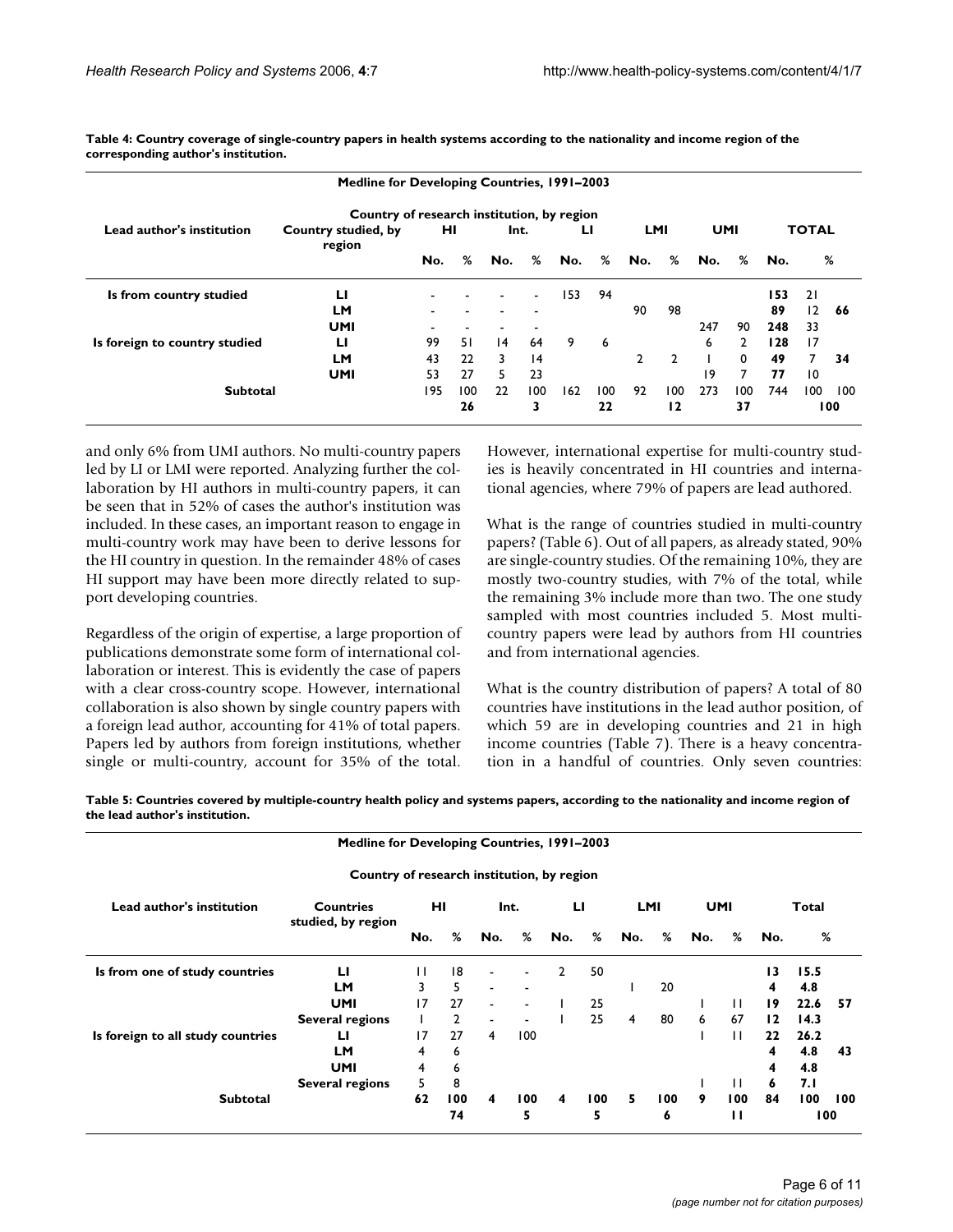|                         |     |     |     |      | Country of lead author, by region |              |                |     |            |     |     |              |
|-------------------------|-----|-----|-----|------|-----------------------------------|--------------|----------------|-----|------------|-----|-----|--------------|
| <b>No. of Countries</b> |     | нı  |     | Int. | Ы                                 |              | <b>LMI</b>     |     | <b>UMI</b> |     |     | <b>TOTAL</b> |
|                         | No. | %   | No. | %    | No.                               | %            | No.            | %   | No.        | %   | No. | %            |
| One                     | 195 | 76  | 22  | 85   | 162                               | 98           | 93             | 96  | 273        | 97  | 745 | 90           |
| Two                     | 41  | 16  | 3   | 12   | 3                                 | $\mathbf{2}$ | $\overline{4}$ | 4   | 7          | 2   | 58  | 7            |
| Three to five           | 21  | 8   |     | 4    |                                   |              |                |     | 2          |     | 25  | 3            |
| <b>TOTAL</b>            | 257 | 100 | 26  | 100  | 166                               | 100          | 97             | 100 | 282        | 100 | 828 | 100          |

#### **Table 6: Number of countries covered by papers.**

India, Nigeria, China, Thailand, South Africa, Brazil and Mexico, concentrate 60% of the papers led by developing country authors. The United States and the United Kingdom concentrate between them as many as 68% of the papers led by high income countries and account for 21% of all papers (including those by international agencies, not shown in Table 5). This suggests there is a marked

concentration of expertise in health systems research and in international health in a few countries and institutions.

The countries actually studied in the sampled papers total 106, of which 94 are developing countries and 12 are high income countries included as part of multi-country papers (Table 8). However, the concentration of countries stud-

| Table 7: Health systems papers by country of corresponding author institution. Developing Countries, Medline 1991–2003*. |  |  |
|--------------------------------------------------------------------------------------------------------------------------|--|--|
|--------------------------------------------------------------------------------------------------------------------------|--|--|

| <b>Low Income</b>      |                |     | <b>Lower Middle Income</b> |                |     | <b>Upper Middle Income</b> |     |              | <b>High Income</b> |                 |     |
|------------------------|----------------|-----|----------------------------|----------------|-----|----------------------------|-----|--------------|--------------------|-----------------|-----|
|                        | No.            | %   |                            | No.            | %   |                            | No. | %            |                    | No.             | %   |
| India                  | 52             | 31  | China                      | 46             | 48  | <b>Brazil</b>              | 93  | 33           | <b>USA</b>         | 2               | 47  |
| Nigeria                | 24             | 4   | Thailand                   | 19             | 20  | South Africa               | 62  | 22           | United Kingdom     | 54              | 21  |
| Kenya                  | 16             | 9.6 | Colombia                   | 6              | 6.3 | Mexico                     | 31  | $\mathbf{H}$ | Sweden             | $\overline{13}$ | 5.1 |
| Ethiopia               | 10             | 6.0 | Papua New Guinea           | 5              | 5.2 | Korea                      | 17  | 6.0          | Australia          | 12              | 4.7 |
| Pakistan               | 9              | 5.4 | Philippines                | 4              | 4.2 | Turkey                     | 15  | 5.3          | Canada             | 8               | 3.1 |
| Vietnam                | 9              | 5.4 | Tunisia                    | 3              | 3.1 | Mexico                     | 12  | 4.3          | France             | 8               | 3.1 |
| Bangladesh             | 8              | 4.8 | Cuba                       | $\overline{2}$ | 2.1 | Chile                      | 9   | 3.2          | Germany            | 7               | 2.7 |
| Uganda                 | 8              | 4.8 | Egypt                      | 2              | 2.1 | Saudi Arabia               | 9   | 3.2          | Italy              | 6               | 2.3 |
| Tanzania               | 7              | 4.2 | lamaica                    | 2              | 2.1 | Argentina                  | 7   | 2.5          | Netherlands        | 5               | 1.9 |
| Zimbabwe               | 5              | 3.0 | Kazakhstan                 | $\overline{2}$ | 2.1 | Malaysia                   | 7   | 2.5          | Switzerland        | 5               | 1.9 |
| Ghana                  | $\overline{2}$ | 1.2 | Peru                       | $\overline{2}$ | 2.1 | Puerto Rico                | 7   | 2.5          | Japan              | 4               | 1.6 |
| Indonesia              | $\overline{2}$ | 1.2 | Iran                       |                | 1.0 | Oman                       | 3   | $\mathbf{L}$ | Belgium            | 3               | 1.2 |
| <b>Burkina Faso</b>    |                | 0.6 | lordan                     |                | 1.0 | Lebanon                    | 2   | 0.7          | Portugal           | 3               | 1.2 |
| Guinea-Bissau          |                | 0.6 | Malaysia                   |                | 1.0 | Bahrain                    |     | 0.4          | Denmark            | 2               | 0.8 |
| Honduras               |                | 0.6 |                            |                |     | Botswana                   |     | 0.4          | Norway             | 2               | 0.8 |
| Lesotho                |                | 0.6 |                            |                |     | Croatia                    |     | 0.4          | Finland            |                 | 0.4 |
| Madagascar             |                | 0.6 |                            |                |     | <b>Israel</b>              |     | 0.4          | Ireland            |                 | 0.4 |
| Mali                   |                | 0.6 |                            |                |     | Panama                     |     | 0.4          | New Zealand        |                 | 0.4 |
| Mozambique             |                | 0.6 |                            |                |     | Trinidad and Tobago        |     | 0.4          | Spain              |                 | 0.4 |
| Myanmar                |                | 0.6 |                            |                |     | Uruguay                    |     | 0.4          |                    |                 |     |
| Nicaragua              |                | 0.6 |                            |                |     | Venezuela                  |     | 0.4          |                    |                 |     |
| Niger                  |                | 0.6 |                            |                |     |                            |     |              |                    |                 |     |
| North                  |                | 0.6 |                            |                |     |                            |     |              |                    |                 |     |
| Senegal                |                | 0.6 |                            |                |     |                            |     |              |                    |                 |     |
| Uzbekistan             |                | 0.6 |                            |                |     |                            |     |              |                    |                 |     |
| Zambia                 |                | 0.6 |                            |                |     |                            |     |              |                    |                 |     |
| <b>TOTAL</b>           | 166            | 100 |                            | 96             | 100 |                            | 282 | 100          |                    | 257             | 100 |
| <b>Total Countries</b> | 26             | 16  |                            | 4              |     |                            | 21  |              |                    | 19              |     |

\*28 International agencies are excluded in this table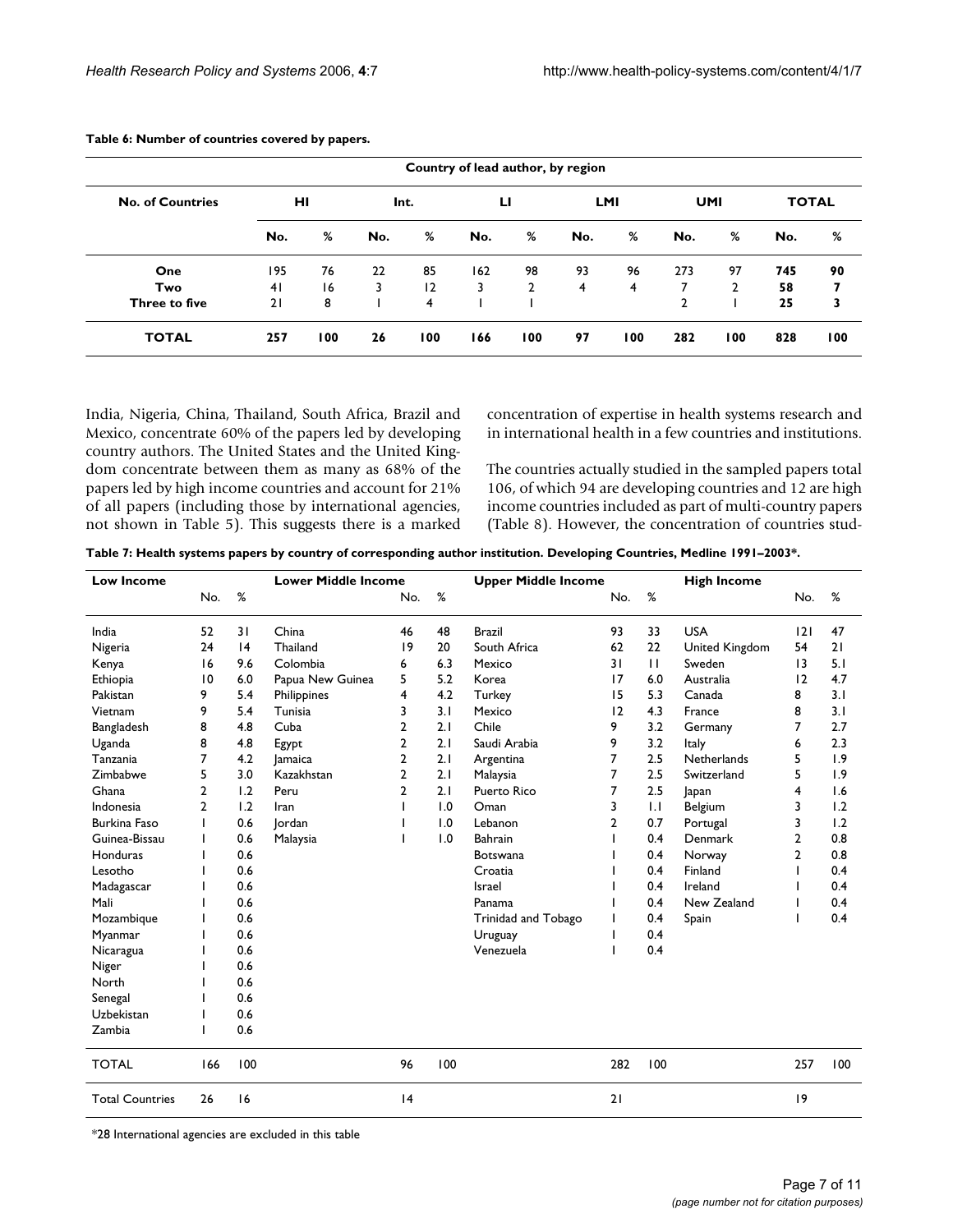| Low Income<br>Country        | No.            | $\%$ | <b>Lower Middle Income</b><br>Country | No.             | %    | <b>Upper Middle Income</b><br>Country | No.                     | $\%$ | <b>High Income</b><br>Country | No.            | %    | Total |
|------------------------------|----------------|------|---------------------------------------|-----------------|------|---------------------------------------|-------------------------|------|-------------------------------|----------------|------|-------|
|                              |                |      |                                       |                 |      |                                       |                         |      |                               |                |      |       |
| India                        | 148            | 23.1 | China                                 | 81              | 37.7 | <b>Brazil</b>                         | 134                     | 27.3 | <b>USA</b>                    | 52             | 52.5 |       |
| Nigeria                      | 47             | 7.3  | Thailand                              | 32              | 14.9 | South Africa                          | 110                     | 22.4 | <b>Great Britain</b>          | 15             | 15.2 |       |
| Tanzania                     | 43             | 6.7  | Philippines                           | $\overline{13}$ | 6.0  | Mexico                                | 84                      | 17.1 | Canada                        | 7              | 7.1  |       |
| Vietnam                      | 40             | 6.2  | Colombia                              | $\mathbf{H}$    | 5.1  | Korea                                 | 28                      | 5.7  | Japan                         | 6              | 6.1  |       |
| Kenya                        | 38             | 5.9  | Egypt                                 | $\mathbf{H}$    | 5.1  | Turkey                                | 28                      | 5.7  | Netherlands                   | 6              | 6. I |       |
| Bangladesh                   | 36             | 5.6  | Guatemala                             | 9               | 4.2  | Chile                                 | 25                      | 5.1  | England                       | 2              | 2.0  |       |
| Uganda                       | 26             | 4.0  | Papua New Guinea                      | 9               | 4.2  | Puerto Rico                           | 9                       | 3.9  | France                        | $\overline{2}$ | 2.0  |       |
| Pakistan                     | 23             | 3.6  | Morocco                               | 7               | 3.3  | Argentina                             | 13                      | 2.7  | Germany                       | 2              | 2.0  |       |
| Zimbabwe                     | 23             | 3.6  | Peru                                  | 7               | 3.3  | Malaysia                              | 13                      | 2.7  | Italy                         | $\mathbf{2}$   | 2.0  |       |
| Ghana                        | 19             | 3.0  | Tunisia                               | 7               | 3.3  | Saudi Arabia                          | 10                      | 2.0  | New Zealand                   | $\overline{2}$ | 2.0  |       |
| Zambia                       | 18             | 2.8  | Jordan                                | 5               | 2.3  | Botswana                              | 4                       | 0.8  | Switzerland                   | $\mathbf{2}$   | 2.0  |       |
| Indonesia                    | 17             | 2.6  | Dominican Republic                    | $\overline{4}$  | 1.9  | Lebanon                               | 4                       | 0.8  | Sweden                        | $\mathbf{I}$   | 1.0  |       |
| Nepal                        | 17             | 2.6  | Cuba                                  | 3               | 1.4  | Venezuela                             | 4                       | 0.8  |                               |                |      |       |
| Burkina Faso                 | 4              | 2.2  | Jamaica                               | 3               | 1.4  | Panama                                | 3                       | 0.6  |                               |                |      |       |
| Ethiopia                     | 4              | 2.2  | Kazakhstan                            | 3               | 1.4  | Georgia                               | $\overline{\mathbf{c}}$ | 0.4  |                               |                |      |       |
| Rwanda                       | 10             | 1.6  | El Salvador                           | $\overline{2}$  | 0.9  | Oman                                  | $\overline{2}$          | 0.4  |                               |                |      |       |
| Mali                         | 8              | 1.2  | Iran                                  | $\overline{2}$  | 0.9  | Bahrain                               | I                       | 0.2  |                               |                |      |       |
| Nicaragua                    | 8              | 1.2  | <b>Belize</b>                         | ı               | 0.5  | Gabon                                 | I                       | 0.2  |                               |                |      |       |
| Senegal                      | 8              | 1.2  | <b>Brazil</b>                         | ı               | 0.5  | Iraq                                  | T                       | 0.2  |                               |                |      |       |
| <b>Benin</b>                 | 7              | 1.1  | Cambodia                              | ı               | 0.5  | Morocco                               | T                       | 0.2  |                               |                |      |       |
| Mozambique                   | 7              | 1.1  | Costa Rica                            | T               | 0.5  | Trinidad and Tobago                   | $\mathbf{I}$            | 0.2  |                               |                |      |       |
| Cameroon                     | 6              | 0.9  | Ecuador                               | I               | 0.5  | Uruguay                               | ı                       | 0.2  |                               |                |      |       |
| Cote d'Ivoire                | 6              | 0.9  | Namibia                               | I.              | 0.5  | Uzbekistan                            | T                       | 0.2  |                               |                |      |       |
| Haiti                        | 6              | 0.9  |                                       |                 |      |                                       |                         |      |                               |                |      |       |
| Niger                        | 6              | 0.9  |                                       |                 |      |                                       |                         |      |                               |                |      |       |
| Malawi                       | 5              | 0.8  |                                       |                 |      |                                       |                         |      |                               |                |      |       |
| Cambodia                     | 4              | 0.6  |                                       |                 |      |                                       |                         |      |                               |                |      |       |
| Burundi                      | 3              | 0.5  |                                       |                 |      |                                       |                         |      |                               |                |      |       |
| Chad                         | 3              | 0.5  |                                       |                 |      |                                       |                         |      |                               |                |      |       |
| Gambia                       | 3              | 0.5  |                                       |                 |      |                                       |                         |      |                               |                |      |       |
| Myanmar                      | 3              | 0.5  |                                       |                 |      |                                       |                         |      |                               |                |      |       |
| Sri Lanka                    | 3              | 0.5  |                                       |                 |      |                                       |                         |      |                               |                |      |       |
| Afghanistan                  | 2              | 0.3  |                                       |                 |      |                                       |                         |      |                               |                |      |       |
| Congo                        | 2              | 0.3  |                                       |                 |      |                                       |                         |      |                               |                |      |       |
| Honduras                     | 2              | 0.3  |                                       |                 |      |                                       |                         |      |                               |                |      |       |
| Lesotho                      | 2              | 0.3  |                                       |                 |      |                                       |                         |      |                               |                |      |       |
| Madagascar                   | 2              | 0.3  |                                       |                 |      |                                       |                         |      |                               |                |      |       |
| Sudan                        | $\mathbf{2}$   | 0.3  |                                       |                 |      |                                       |                         |      |                               |                |      |       |
| Swaziland                    | $\overline{2}$ | 0.3  |                                       |                 |      |                                       |                         |      |                               |                |      |       |
| Bhutan                       | ı              | 0.2  |                                       |                 |      |                                       |                         |      |                               |                |      |       |
| Central African Republic     |                | 0.2  |                                       |                 |      |                                       |                         |      |                               |                |      |       |
| Democratic Republic of       | I.             | 0.2  |                                       |                 |      |                                       |                         |      |                               |                |      |       |
| the Congo                    |                |      |                                       |                 |      |                                       |                         |      |                               |                |      |       |
| Guinea-Bissau                |                | 0.2  |                                       |                 |      |                                       |                         |      |                               |                |      |       |
| Kyrgyzstan                   |                | 0.2  |                                       |                 |      |                                       |                         |      |                               |                |      |       |
| Laos                         |                | 0.2  |                                       |                 |      |                                       |                         |      |                               |                |      |       |
| Liberia                      |                | 0.2  |                                       |                 |      |                                       |                         |      |                               |                |      |       |
| Somalia                      |                | 0.2  |                                       |                 |      |                                       |                         |      |                               |                |      |       |
| Togo                         | ı              | 0.2  |                                       |                 |      |                                       |                         |      |                               |                |      |       |
| <b>Total</b>                 | 642            | 100  |                                       | 215             | 100  |                                       | 490                     | 100  |                               | 99             | 100  | 1446  |
| Total countries in<br>sample | 48             |      |                                       | 23              |      |                                       | 23                      |      |                               | 12             |      | 106   |

### **Table 8: Countries studied in papers including at least one developing country. Medline 1999–2003.**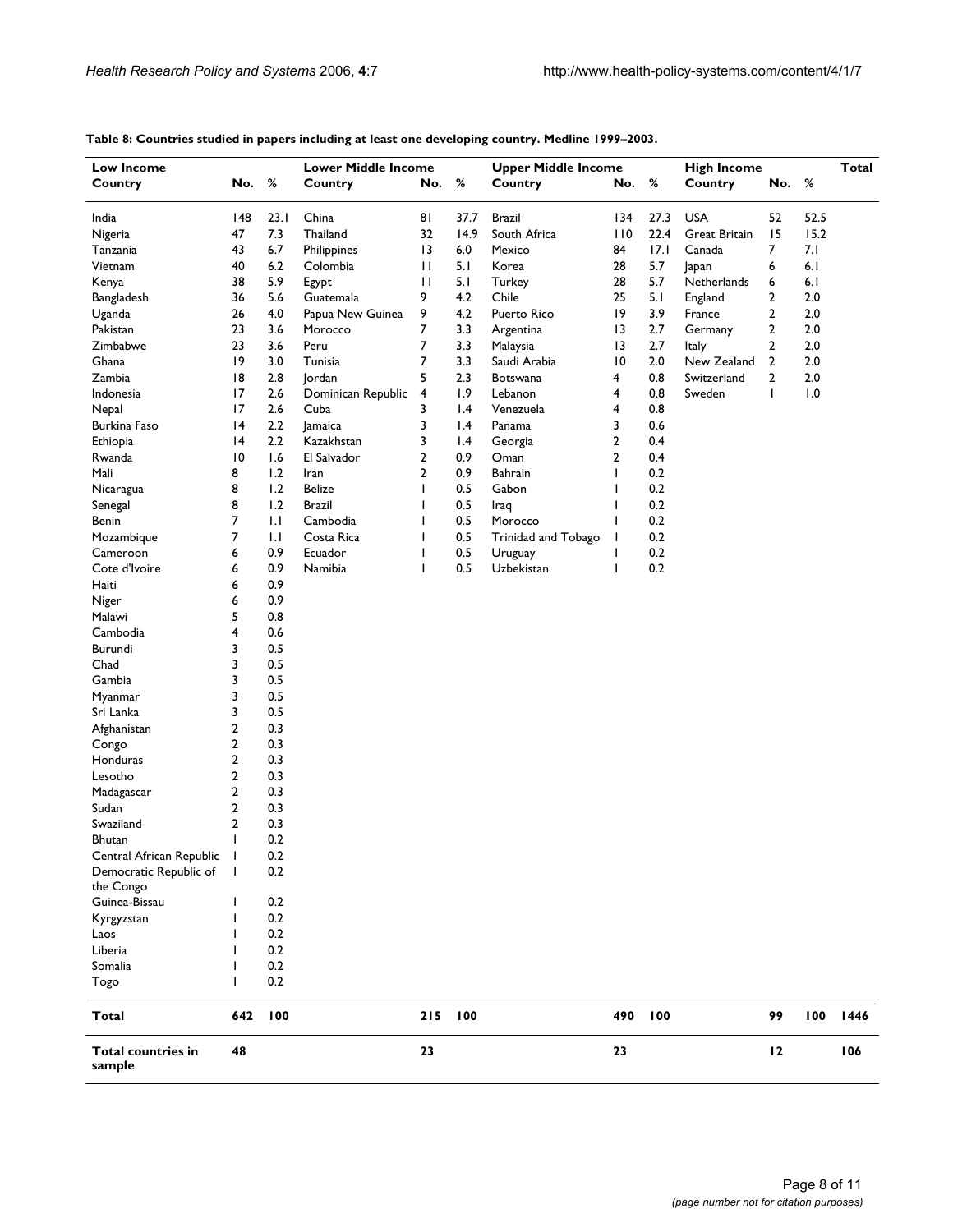| <b>TOPIC</b>                             | Corresponding author's income region/Int.agency |    | <b>TOTAL</b>             |                |                           |    |           |      |
|------------------------------------------|-------------------------------------------------|----|--------------------------|----------------|---------------------------|----|-----------|------|
|                                          | <b>High Income</b>                              |    | Int. Agency              |                | <b>Developing country</b> |    |           |      |
|                                          | No                                              | %  | <b>No</b>                | %              | <b>No</b>                 | %  | <b>No</b> | $\%$ |
| Accessibility                            | 63                                              | 31 | 10                       | 5              | 3                         | 64 | 204       | 100  |
| Community participation                  | 190                                             | 25 | 27                       | 4              | 542                       | 71 | 759       | 100  |
| Cost and cost effectiveness              | 346                                             | 38 | 69                       | 8              | 508                       | 55 | 923       | 100  |
| Descentralization                        | 42                                              | 31 | 3                        | $\overline{2}$ | 90                        | 67 | 135       | 100  |
| Economic and social policy and health    | 38                                              | 28 | $\overline{\phantom{a}}$ |                | 98                        | 72 | 136       | 100  |
| Equity                                   | 169                                             | 32 | 21                       | 4              | 337                       | 64 | 527       | 100  |
| Finance                                  | 158                                             | 45 | 9                        | 3              | 186                       | 53 | 353       | 100  |
| Human resources                          | 105                                             | 28 | 7                        | 2              | 265                       | 70 | 377       | 100  |
| Information systems                      | 81                                              | 25 | 12                       | 4              | 238                       | 72 | 331       | 100  |
| Information, Education and Communication | 435                                             | 33 | 17                       |                | 853                       | 65 | 1,306     | 100  |
| Insurance                                | 115                                             | 54 | 5                        | $\overline{2}$ | 94                        | 44 | 215       | 100  |
| Organization and delivery                | 212                                             | 32 | 24                       | 4              | 423                       | 64 | 658       | 100  |
| Pharmaceutical policy and management     | 145                                             | 25 | П                        | $\overline{2}$ | 411                       | 73 | 567       | 100  |
| Policy process                           | 180                                             | 21 | 68                       | 8              | 608                       | 71 | 856       | 100  |
| Program evaluation                       | 134                                             | 22 | 22                       | 4              | 457                       | 75 | 613       | 100  |
| Quality of care                          | 76                                              | 22 | $\overline{\phantom{a}}$ |                | 268                       | 78 | 344       | 100  |
| Research Policy and process              | 17                                              | 25 | $\overline{\phantom{a}}$ |                | 50                        | 75 | 66        | 100  |
| Sector analysis                          | 316                                             | 45 | 47                       | 7              | 332                       | 48 | 696       | 100  |
| <b>TOTAL</b>                             | 2,821                                           |    | 353                      |                | 5,892                     |    | 9,066     |      |

**Table 10: Health systems papers by income region or international agency origin of corresponding author and by topic medline 1991– 2003\*.**

\* Projected on the basis of a sample of 13% of all papers that were content analyzed.

ied is still very high, with the same seven developing countries mentioned above accounting for 47% of total papers and 19 developing countries, or 20% of the total, accounting for 70% of papers.

To what extent is leadership related to the specific topic of the papers? It is worth noting first, however, that topics with the greatest number of papers are those for Information, Education and Communication, Community Participation, Costing and Cost Effectiveness and Policy Process, with between 9.4% and 14.4% of all topics (figure 2). Topics with lowest frequency are Research Policy and Process, Decentralization and Economic and Social Policy and Health, with between 0.7% and 1.5% of total papers. The frequency of topics is analyzed in greater detail elsewhere [8].

Of all papers, Health Financing has the greatest international scope, with 26% of all papers within the topic (Table 9). This figure then drops from 14% to 18% for papers on Information, Education and Communication (IEC), Equity, Human Resources and Research Policy and Process. Topics with very few cross-country studies, at only 3% to 6%, are Community Participation, Costing and Cost Effectiveness and Program Evaluation. There is a negative association between the frequency of topics in the total sample and the frequency of cross-country papers within each topic (corr = -0.27).

Topics show important differences with respect to the income region of the lead author (Table 10). Topics such as Costing and Cost Effectiveness, Finance, Sector Analysis and Insurance are led in 38% to 54% of cases by high income authors. At the other end, topics such as Policy Process, Programme Evaluation and Quality of Care are only led by such authors in 21% to 22% of cases. This data suggest a concentration of expertise in the North for certain subjects, particularly health economics. There is a positive association between the frequency with which topics are treated internationally and the extent of leadership by authors from HI (corr =  $0.29$ ).

Looking now at the frequency of international papers by topic, the greatest number of them belongs to IEC, with 181 or 14 per year. This is followed by Policy Process, with 115 or 13 per year. The topic of Financing, in spite of having the greatest percentage of international publications, accounts for 91 total papers or 9 per year. Topics such as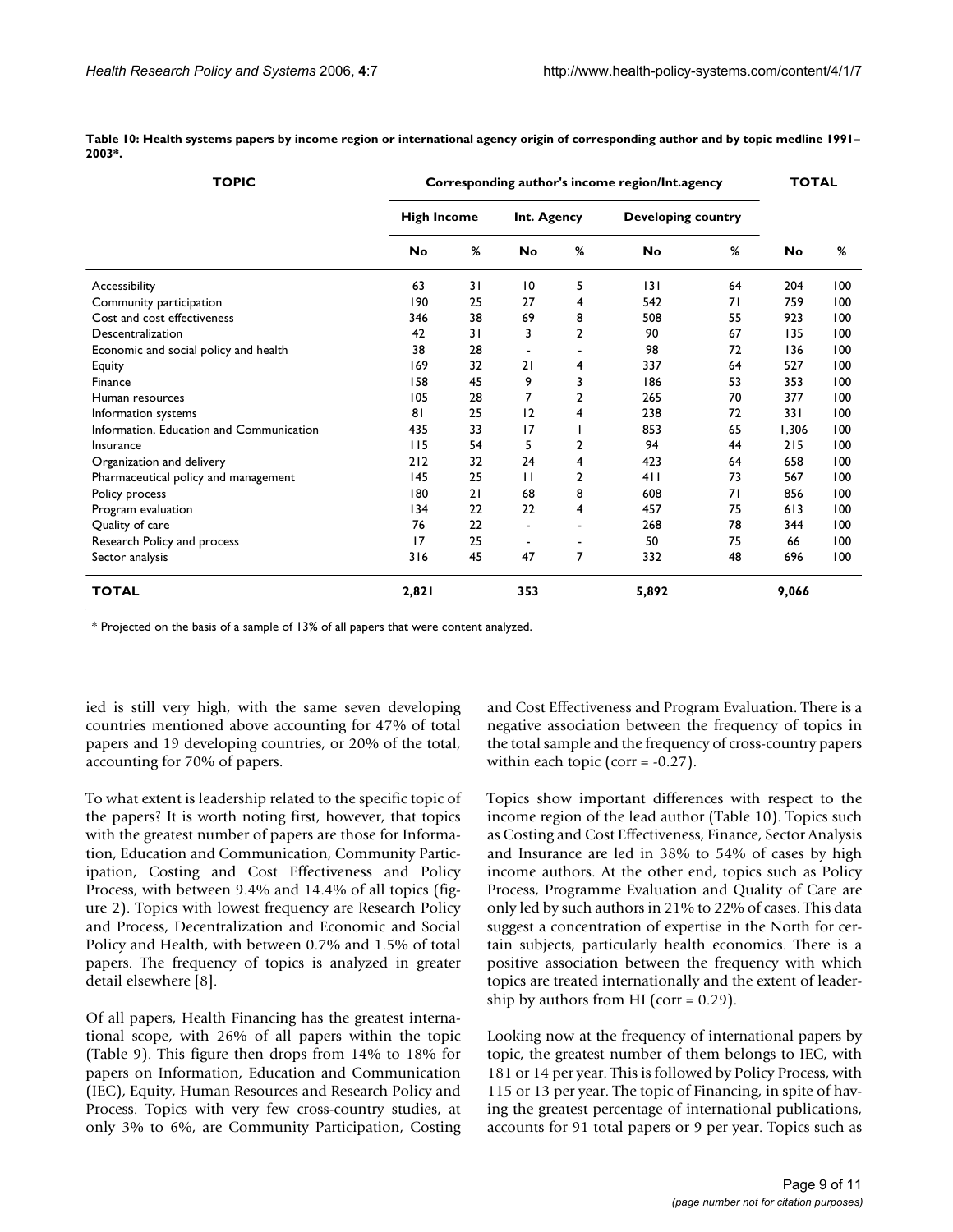| <b>TOPIC</b>                             |                       |    |                      | <b>Coverage of Study</b> |                       |     |
|------------------------------------------|-----------------------|----|----------------------|--------------------------|-----------------------|-----|
|                                          | <b>Single country</b> |    | <b>International</b> |                          | <b>TOTAL universe</b> |     |
|                                          | <b>No</b>             | %  | <b>No</b>            | %                        | <b>No</b>             | %   |
| Financing                                | 262                   | 74 | 91                   | 26                       | 353                   | 100 |
| Research policy and process              | 54                    | 82 | 12                   | 8                        | 66                    | 100 |
| Human resources                          | 313                   | 83 | 64                   | $\overline{17}$          | 377                   | 100 |
| Equity                                   | 453                   | 86 | 74                   | 4                        | 527                   | 100 |
| Information, Education and Communication | 1,125                 | 86 | 8                    | 4                        | 1,306                 | 100 |
| Policy process                           | 74 I                  | 87 | 115                  | $\overline{13}$          | 856                   | 100 |
| Insurance                                | 187                   | 87 | 28                   | 13                       | 215                   | 100 |
| Economic and social policy and health    | 2                     | 89 | 15                   | $\mathbf{H}$             | 136                   | 100 |
| Sector analysis                          | 625                   | 90 | 71                   | $\overline{10}$          | 696                   | 100 |
| Accessibility                            | 185                   | 90 | 19                   | $\overline{0}$           | 204                   | 100 |
| Information systems                      | 300                   | 91 | 31                   | 9                        | 331                   | 100 |
| Descentralization                        | 123                   | 91 | 13                   | 9                        | 135                   | 100 |
| Quality of care                          | 313                   | 91 | 31                   | 9                        | 344                   | 100 |
| Pharmaceutical policy and management     | 516                   | 91 | 51                   | 9                        | 567                   | 100 |
| Organization and delivery                | 607                   | 92 | 51                   | 8                        | 658                   | 100 |
| Program evaluation                       | 573                   | 94 | 40                   | 6                        | 613                   | 100 |
| Cost and cost effectiveness              | 884                   | 96 | 39                   | 4                        | 923                   | 100 |
| Community participation                  | 740                   | 97 | 9                    | 3                        | 759                   | 100 |
| <b>TOTAL</b>                             | 8,121                 |    | 945                  |                          | 9,066                 |     |

**Table 9: Country coverage of health systems papers by topic. Medline 1991–2003\*.**

Decentralization, Economic and Social Policy, Community Participation and Accessibility account for less than 2 international papers per year on average.

## **Conclusion**

The utilization of the concept-based search engine enabled the reliable analysis of a whole field of interdisciplinary research. This methodology proved more robust than the classification of papers through the Medline MeSH key-words, which tend to include papers with only marginal interest for the field. Furthermore, this methodology enabled the topic-specific analysis of the field, identifying the specific areas where international collaboration is stronger and where international papers are more frequent.

The fact that up to two thirds of the total health systems papers for developing countries are led by developing country authors indicates the existence of a minimum of research capacity in many developing countries. On the other hand, the one third of papers led by HI authors and to a lesser extent by international agencies points to the importance of North-South collaboration. This form of collaboration gives greater emphasis to LI countries, although close to one third of these papers involve UMI countries. Given marked disparities in research capacity across income regions in the developing world, a higher proportion of North-led papers would be expected to focus in LI countries. Given also the expertise in health systems within international agencies such as WHO, the fact that only 3% to 5% (for single and multiple country studies, respectively) of all publications are led by such agencies suggests a missed opportunity to disseminate in scientific journals and to make the most of available data.

South-South collaboration in health systems analysis and research is at a very low level. Only 11% of all single-country papers led by foreigners (which account for 34% of the total) are led by developing country institutions. Capacity to lead multi-country studies is also low in developing countries, with only 21% of such studies and virtually absent in the case of foreign-led studies.

Multi-country studies, with only 10% of the total and around 115 papers per year are scarce no matter who undertakes them, and may not be realizing the full potential to generate the needed knowledge for health systems development. While the figure of cross-country studies is encouraging for some topics such as Health Financing, most of these papers are two-country comparisons, perhaps not extensive enough to generate knowledge on trends and determinants that can be generalized beyond the study countries.

While minimum research capacity may exist in many developing countries, the fact that lead institutions as well